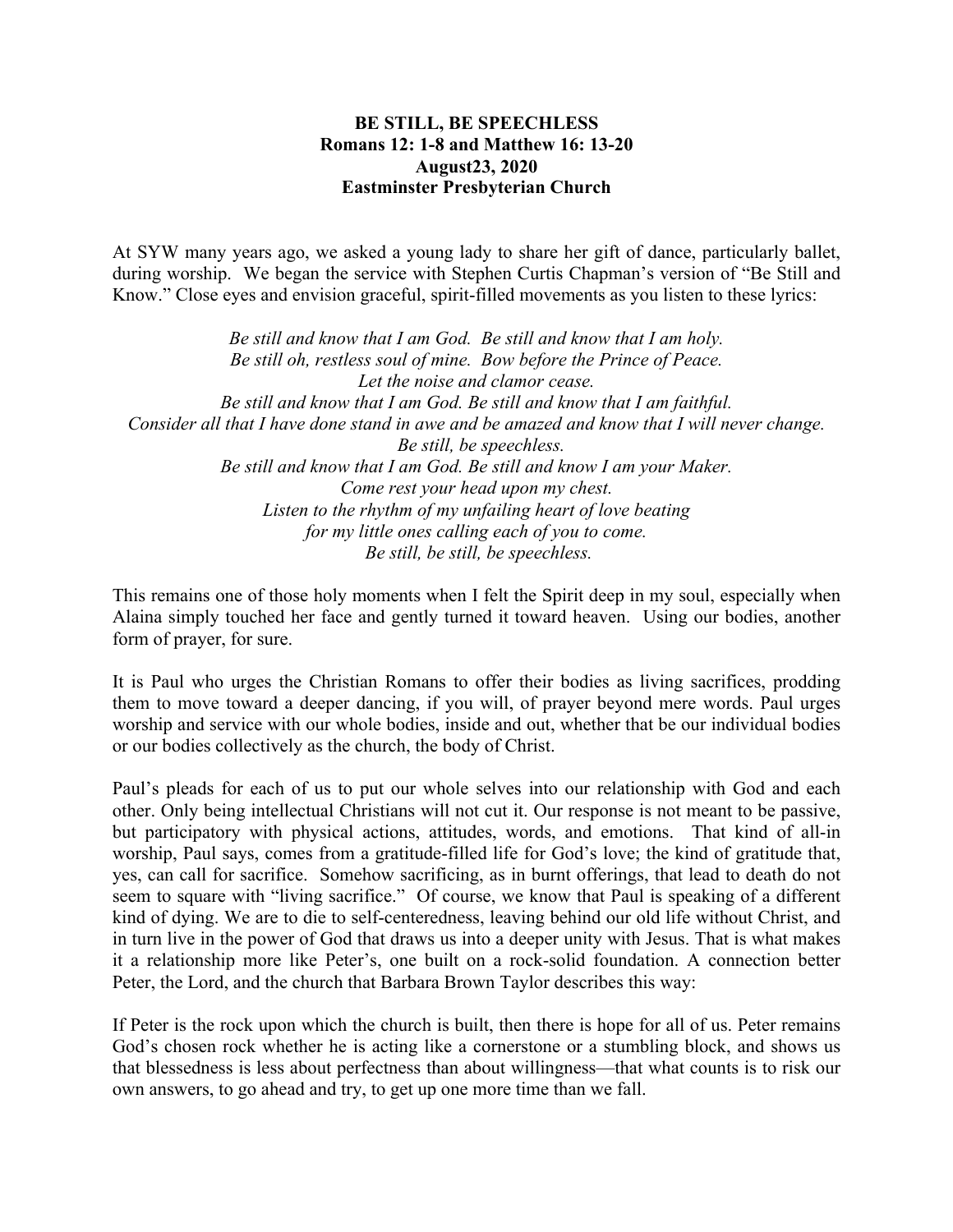Peter is the living example of Paul's preaching. Peter is, eventually, willing to risk his life in order to know Jesus more fully. But it was not always that way. Sometimes it was as if Peter did not know Jesus at all.

Envision the disciples standing around looking at, listening for, and waiting on Jesus to do or say something. Matthew's gospel makes it clear that while the disciples, and Peter in particular, participated in Jesus mission; much of the time, they were observers, students soaking in all that Jesus is teaching them. They witnessed Jesus healing bodies. They felt gratitude as Jesus made well the hearts of others. They watched as he cast out demons. They listened to his parables and struggled with their human minds to understand the meaning behind them. They stood by as Jesus spoke his mind to religious and political authorities. They were awed with the compassion of Jesus as he gave attention to those the rest of the world would rather ignore. Perhaps the disciples were not as active in the ministry of Jesus, at least not to this point, but surely the activity of Jesus served as the truth to who Jesus was.

So, if we are taking Matthew at his word, then there should have been no hesitation on the part of Peter to answer with confidence the question Jesus point blank asks him: who do you say that I am? And yet, Matthew shares that it was easier for Jesus students to tell him who "other" people thought he was. Obviously, they had been listening to the word on the street and so they recite the list they have collected. People say you are: John the Baptist or Elijah. Others say you are Jeremiah, and a few just call you a prophet in general. Easy peezy answers…because, they did not have to reveal any of their own hearts.

Before I sound smug, I have a confession. Sometimes the liturgy, the "words of worship" if you will, roll off my tongue before passing through my heart. There are times when the Lord's Prayer or the Doxology or our long-standing affirmations become just that...words. I find myself, at times, practicing intentionality with these letters that morph into words that become sentences by wrapping them around the convictions of my heart and head. I have memorized the words. I can repeat them minus print in the bulletin, well, sometimes I do forget. But, what Jesus is asking of Peter, what Paul is preaching, and what is being ask of me and you is that beyond the words, our hearts have been so transformed that our living is witness even without our speaking.

So, who knows? Maybe Peter knows who the Lord is, but it takes that extra bit of intentionality for him to realize Jesus is not looking for a memorized line or a crowd response. Jesus wants Peter, the rock, to stand firm in his own belief and put that belief into words.

On the occasions when the words pop out without fully grasping their power, I find myself later asking, "Did I miss an opportunity to fully confess, fully affirm, fully invest my trust with my whole being that Jesus is my Rock and Savior, as Paul would say. Let me be clear. Collectively affirming our faith, confessing our sin, receiving God's forgiveness, offering our thanksgiving is soul-filling. But, when Jesus asks of me, who do "you" say I am, I suspect he wants a little more than a pre-printed affirmation, as vital as that is.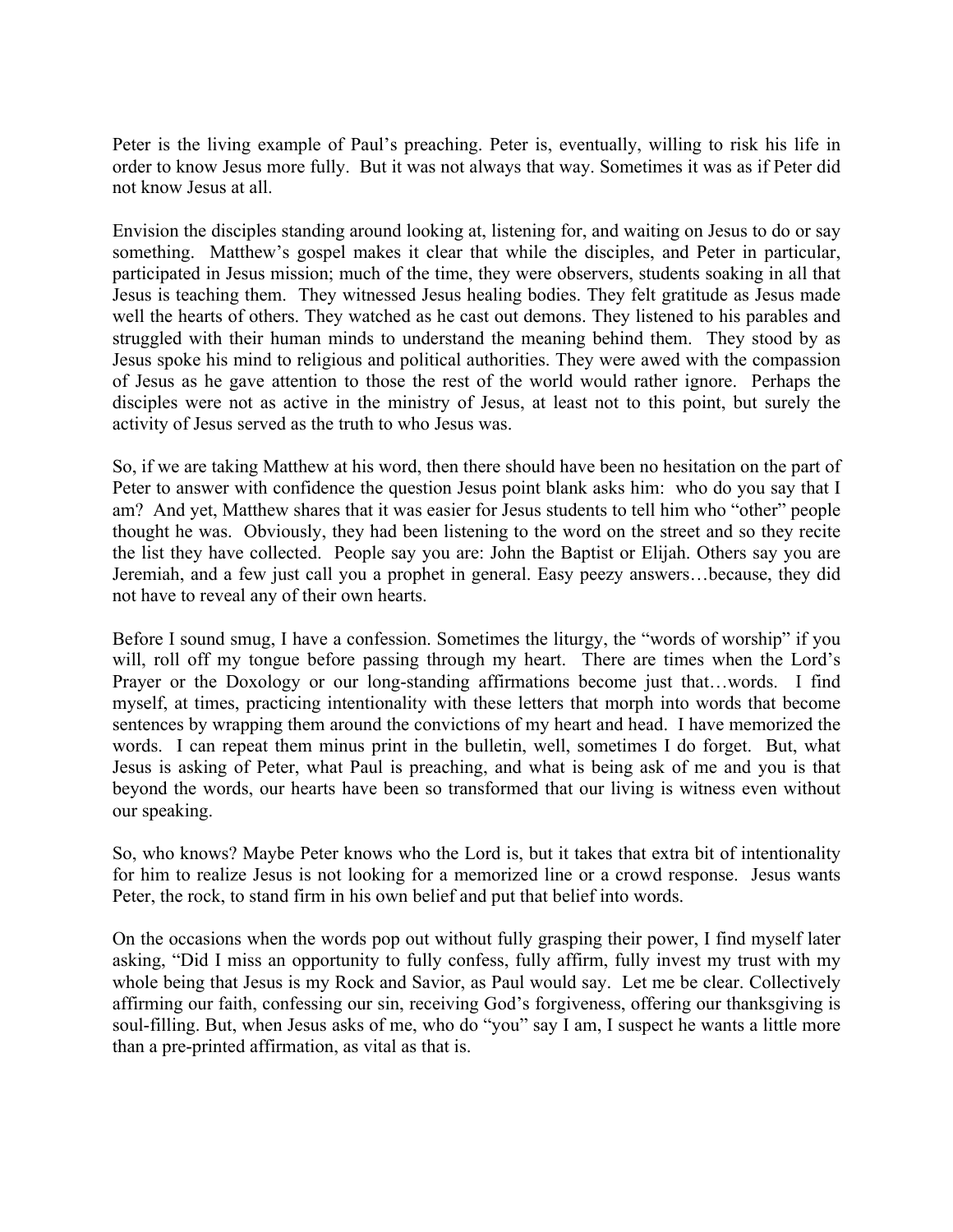And Peter is clear, "You are the Messiah, the Son of the Living God." His clarity is reason for hope for us folk who are the stumbling, bumbling followers of Jesus. Despite human limitations, God works in Peter in ways never imagined, and so too can work in and through us. And it is also hope for us in that our faithful following, even clueless stepping-out at times, catches Jesus' attention and blessing. To Peter he says, "You are Peter, and on this rock I will build my church."

And it is with other vessels, with us, that God continues to build up the church. We are vessels set apart, made holy, consecrated for the purpose of God. Set apart not because of who we are but because of who God is. We are not working to up the perfection in us, rather God is creating that perfection in us empowering us to love as Christ loved. That pleases God.

This fumbling, bumbling, doubting, scared disciple was the one whom Jesus blessed as an expression of the church's faith. Peter's future leadership in the early church was far from perfect. He kept messing up; and yet, the one thing he forever got right: his confession of Jesus as his Lord and Savior was more than words on parchment or recited in worship gatherings. Peter's confession uttered fully from the heart shaped his whole life; it transformed who he was and how he lived. By the mercy of the Lord, not Peter's ability to please, his life was transformed from the inside out.

Speaking of inside-out, a little boy was trying to open a flower bud. Under his persistent efforts the blossom fell apart in his hands. In exasperation he looked up at his mother and asked, "Why does the bud fall apart when I try to open it, but when God opens it the flower is beautiful? His mother was speechless and before she could say anything, he said eagerly: Oh, I know. When God opens the flower, he opens it up from the inside!

To be conformed is to be forced into someone else's personhood or group identity from the outside. Being transformed opens us up from the inside, and as with the flower, the result is dramatic! When God opens persons from the inside, we can be the uniquely gifted individuals we were created to be. To be transformed by the love of God in Christ brings hope.

Paul is urging the Christians, living in what seemed to them a hopeless world, to keep holding on to faith, to keep struggling together, to live as Jesus taught them to live. Living as he lived, Paul preached creates such a powerful change that outside forces do not stand a chance of squeezing us into their mold. to live out what they say they believe… together, in community, enabling them to work together to resist the strong pressures that surround us.

Knowing that we were created with a unique shape, a rock or other kind of vessel, both Peter and Paul, invite us into the Spirit's continuing state of transformation, and into intentionality about affirming with our whole being who Jesus is to and for us, and what that means for us as part of God's larger world. That desire to know God's will for our lives gives us the confidence to live from the inside out!

God's will is perfect. We are not. Human perfection is not what God seeks. God seeks our willingness to and our movement toward God's plan for our lives. That pleases God.